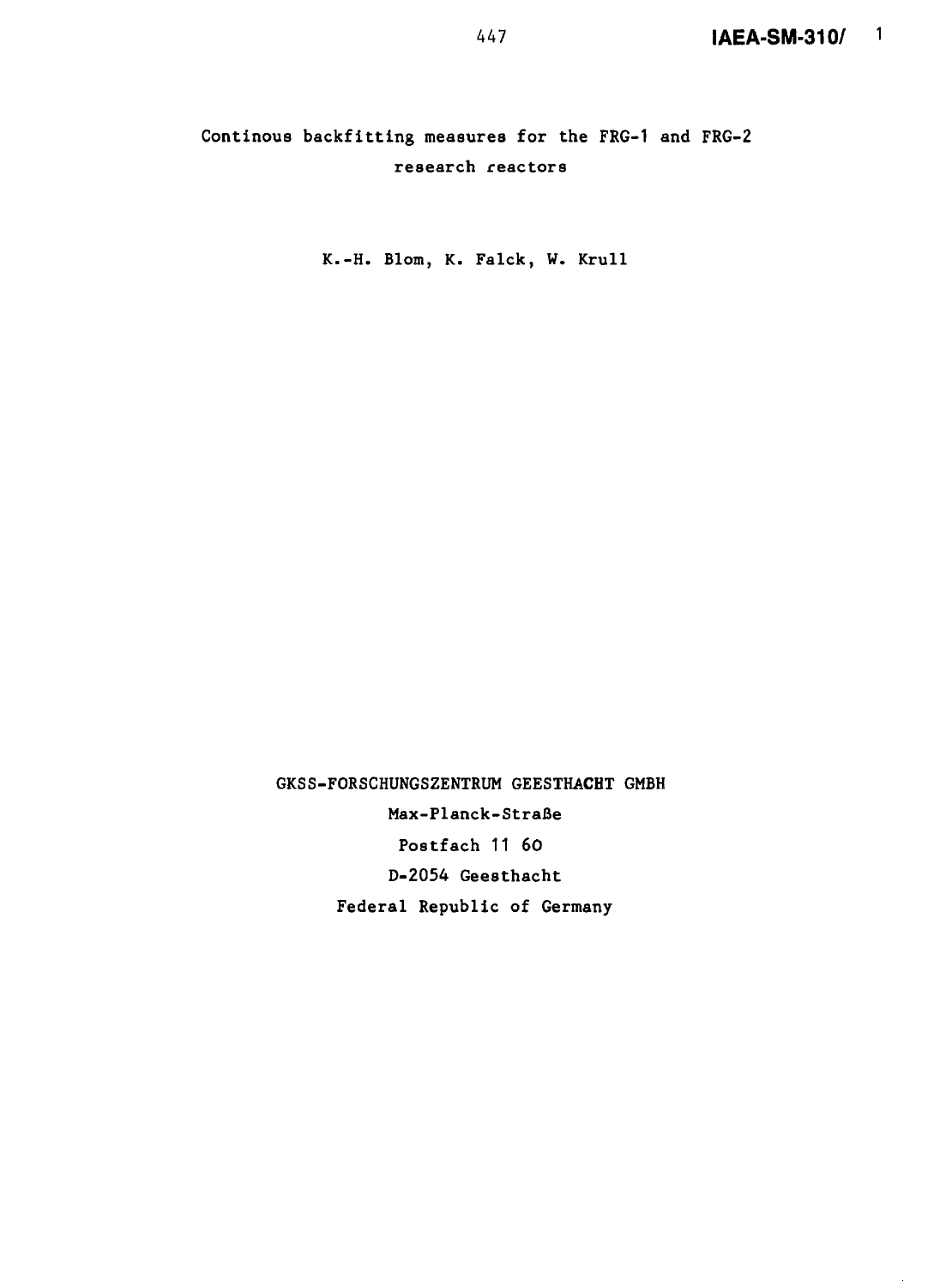#### Abstract

Continous backfitting measures for the FRG-research reactors

K.-H. Blom, K. Falck, W. Krull

The GKSS-research centre Geesthacht GmbH is operating the research reactors FRG-1 and FRG-2 with power levels of 5 MW and 15 MW since 31 a and 26 a. Safe operation at full power level over so many years with an average utilization between 180 d to 250 d per year is not possible without main efforts in modernization and upgrading of the research reactors. Overproportional pressure on backfitting has been coming up since around 1975. At that time within the Federal Republic of Germany many new guidelines, rules, ordinances, standards in the field of (power) reactor safety have been published. Many efforts for the modernization of the FRG-1 and FRG-2 research reactors are being made therefore within the last ten years.

The efforts for the modernization of the FRG-reactors within the last two years and at present are:

- measures against water leakage through the concrete and along beam tubes
- repair of both cooling towers
- modernization of the ventilation system
- measures for fire protection
- activities in water chemistry and water quality
- installation of a double tubing for parts of the primary piping- of the FRG-1
- replacement of instrumentation, process control system (operation and monitoring system) and alarm system
- renewal of the emergency power supply (2 out of 3 and today demands)
- installation for internal lightning protection
- installation of a cold neutron source
- enrichment reduction for the FRG-1.

These efforts will continue to allow safe operation of our research reactors over their whole operational life.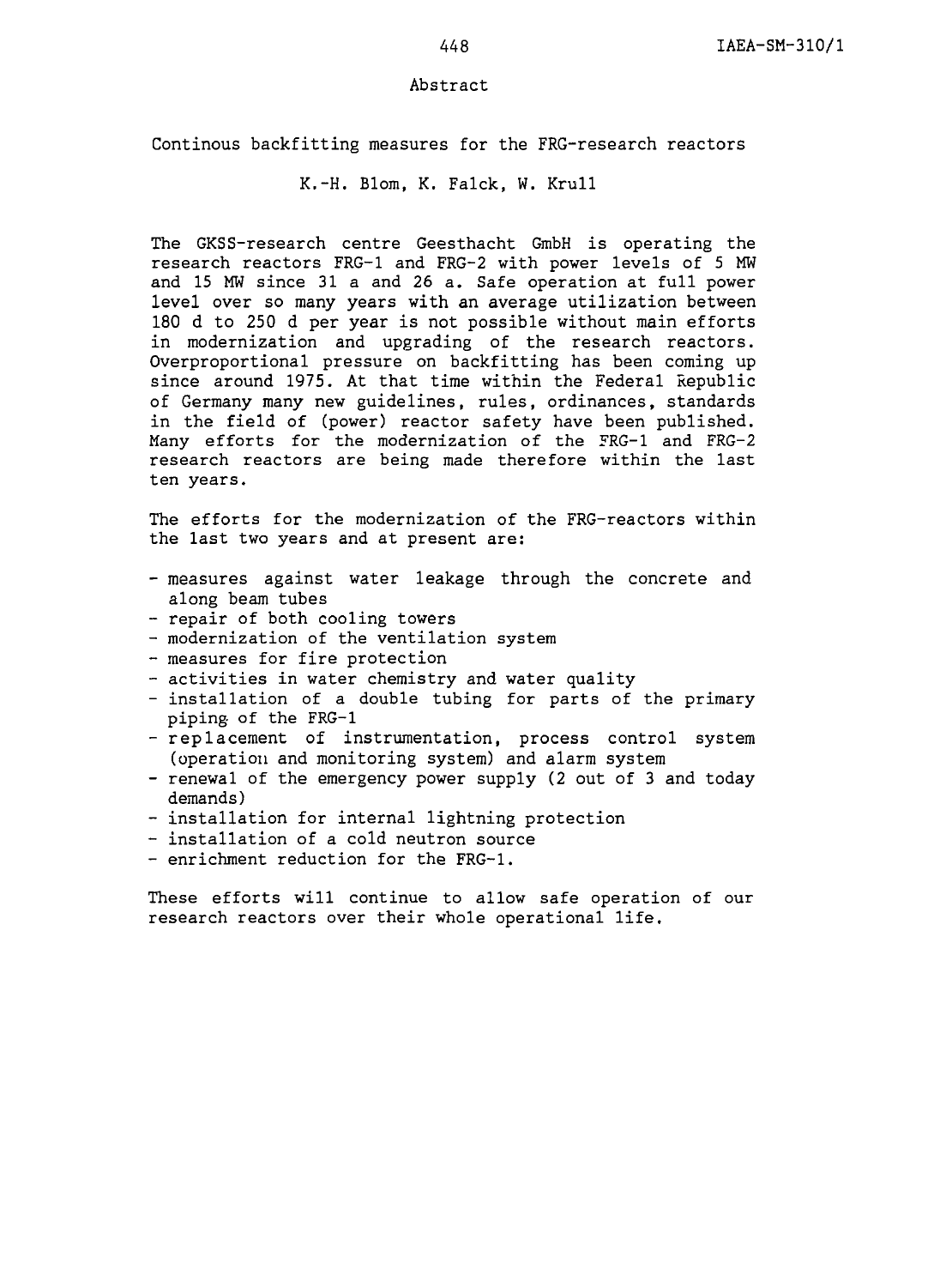#### 1. The FRG-research reactors

The GKSS-research centre is operating two research reactors of the swimming pool type fueled with MTR-type elements. The research reactors FRG-1 and FRG-2 having power levels of 5 MW and 15 MW are in operation since 31 a and 26 a. The reactors are operated at present at ca. 180 d and ca. 210 d (up to 250 d) per year. Both reactors are located in the same reactor hall in a connecting pool system [1, 3, 4, 6].

### 2. Backfitting-reasons

Backfitting measures are needed for research reactors to ensure a high level of safety and availability.

Generally reasons for backfitting can be:

- operating experience;
- main modifications related to e.g. power increase, changes in utilization or lack of spare parts;
- accidents or severe damage to comparable facilities;
- changes in safety philosophy;
- updated risk analyses and recent research results;
- necessary repairs.

# 3. Summary of the main backfitting activities within the last ten years  $[2,3,4,6]$

Midth of the seventeeth there were plans to increase the power of the FRG-2 from 15 MW to 21 MW. This was the reason for the following activities e.g.:

- comparison of the existing design with today demands (criterias, guidelines, rules etc.);
- probability approach for events from outside like aeroplane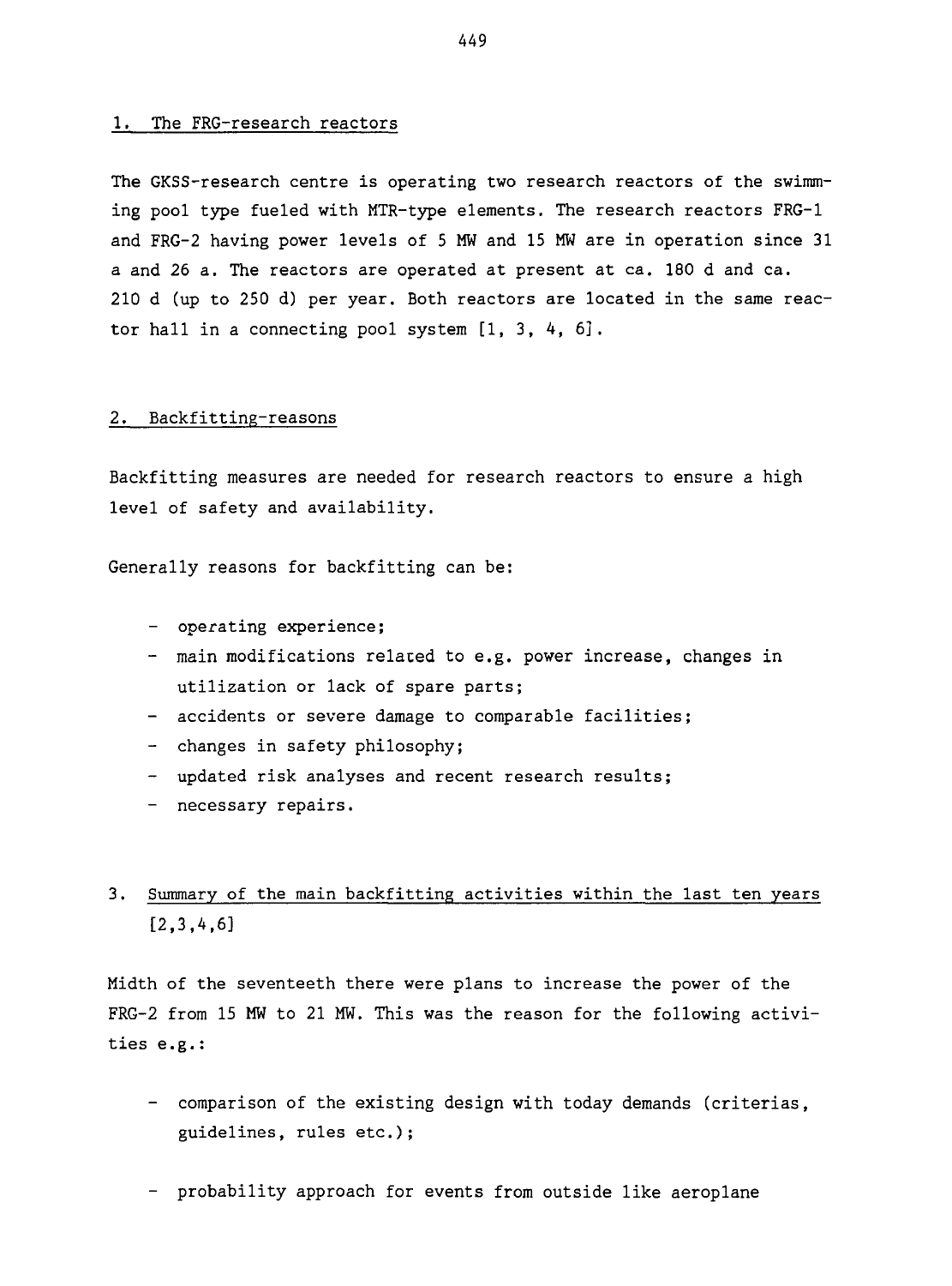crashes and earthquakes. To summarize: the risk coming from events from outside is acceptable for the operation of FRG-1 and FRG-2;

- rediscussion of main accidents startup from low power, startup from full power, loss of coolant flow, loss of heat sink, loss of coolant and fuel plate melting;
- installation of a new reactor protection system [2] following today demands on redundancy (2 out of 3), diversity etc.;\*
- a new crane with power reactor demands. Before designing and installing the new crane a risk estimation has to be made giving the demands on the design [7]. The crane load has been increased from 12,5 t to 16 t.
- Operation manual and inspection manual. In the meantime we have operation and inspection manuals for the research reactors FRG-1 and FRG-2, the cold neutron source [1] and the hot cells.

## 4. Backfitting activities within the last two years

Especially within the last two years larger backfitting and modernization activities have been made to enable reactor operation for the following ten and more years.

# 4.1 Installation of a cold neutron source [1]

In operation since June 1989.

<sup>\*)</sup> A list of relevant KTA (Kerntechnischer AusschuB) german standards is given in table 1. These standards have to be looked at during the backfitting of the FRG-research reactors.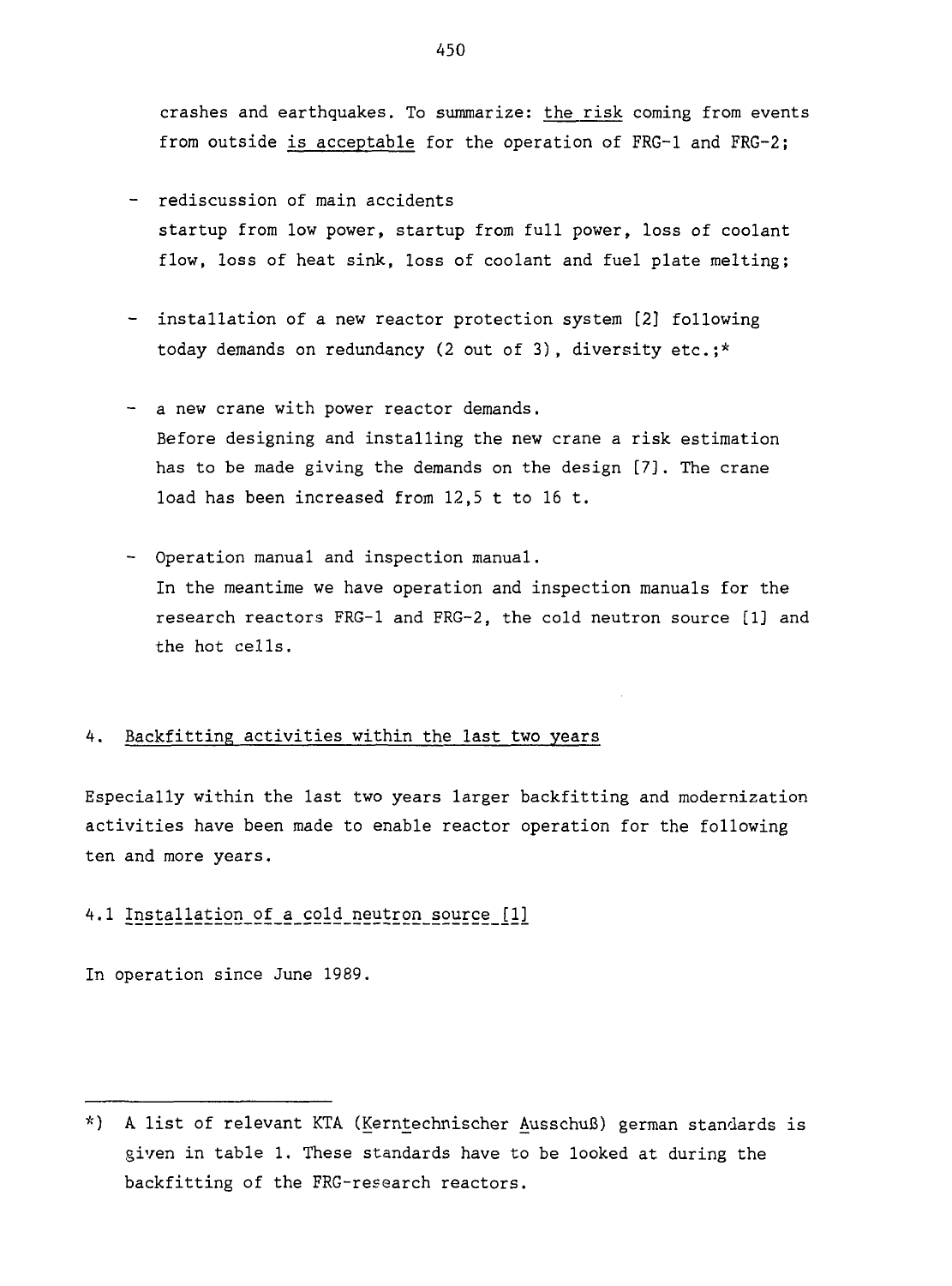## 4.2 Enrichment reduction to LEU fuel for FRG-1 [8]

The FRG-1 is being converted from 93 % enriched U with UA1<sub>x</sub> fuel to 20 % enriched U with  $U_3Si_2$  fuel.

# 4.3 Measures for fire protection

The gap between an old building and new standards on fire protection has to be closed

- all three stairways have to be separated from the floors
- increase of fire resistance for walls and doors
- remove not used cables from cable channels
- installation of smoke flaps and smoke ventilators
- protection of cable penetrations
- fire detection monitoring in all technically rooms and fire alarm control panel.

# 4.4 Activities in water chemistry and water quality

Due to some corrosion occurrences which lead to unforeseen repairs within the secondary circuit of both research reactors activities were undertaken to review the quality of all kind of water and the water flow diagram. Many measures were taken:

- additional continuously or daily measurements of e.g. pH, degree of turbidity, conductivity, pH 4.3 and 8.2 values, hardness of water, thickening
- instead of using decarbonized water in the secondary circuits we are using with excellent success an own water supply with gravel filters
- remove chloric acid and sodium hydroxide storage into two separate (new) buildings to reduce corrosion impacts on piping, valves and electronic components.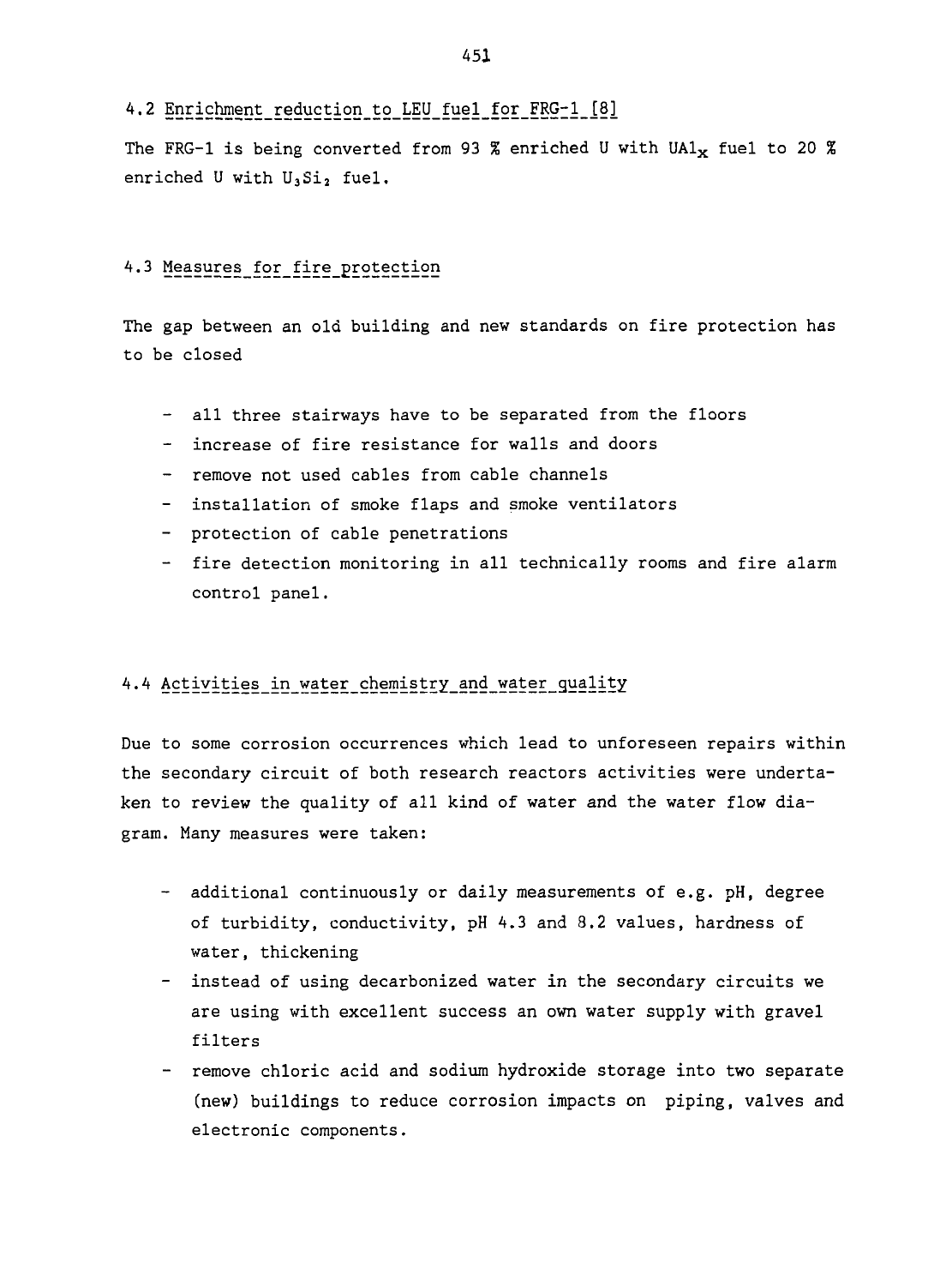# 4.5 Installation of a double tubing for parts of the primary piping of the\_FRG=l

The piping, valves, pumps etc. of the FRG-1 are located in the cellar below the FRG-1 reactor pool. Between ceiling and the first valve there was nothing to stop leaking water. For this reason between the ceiling and the first automatic operated valve a double tube has been installed for the water inlet and water outlet pipings. Parts of these installation can be seen in fig. 1. In the space between the tubes 3 water detectors (heated thermocouples) have been installed giving an alarm in 2 out of 3 mode.

## 4.6 Repair of both cooling towers

The internals of both cooling towers consisted of wooden materials for the distribution and spraying of the cooling water. The following actions were taken

- The FRG-1 cooling tower e.g. replacement of all wooden internals by polystyrol and increase of the coolant capacity to 5.5 MW.
- The FRG-2 cooling tower e.g. renewing of the water distribution system.

# 4.7 Modernization of the ventilation system

Old flaps were partially removed and hose flaps were installed. Within the exhaust air channels the conventional filtering system has been replaced totally. Now all inspections can be made leaving the filters in place and the main flaps can be operated automatically.

## 4.8 Measures against water leakages

Two kind of damages were known: Water leakage from the ceiling in the cellar below the reactor pools and some defect ceramics (fig. 2) at walls of the FRG-1 pool.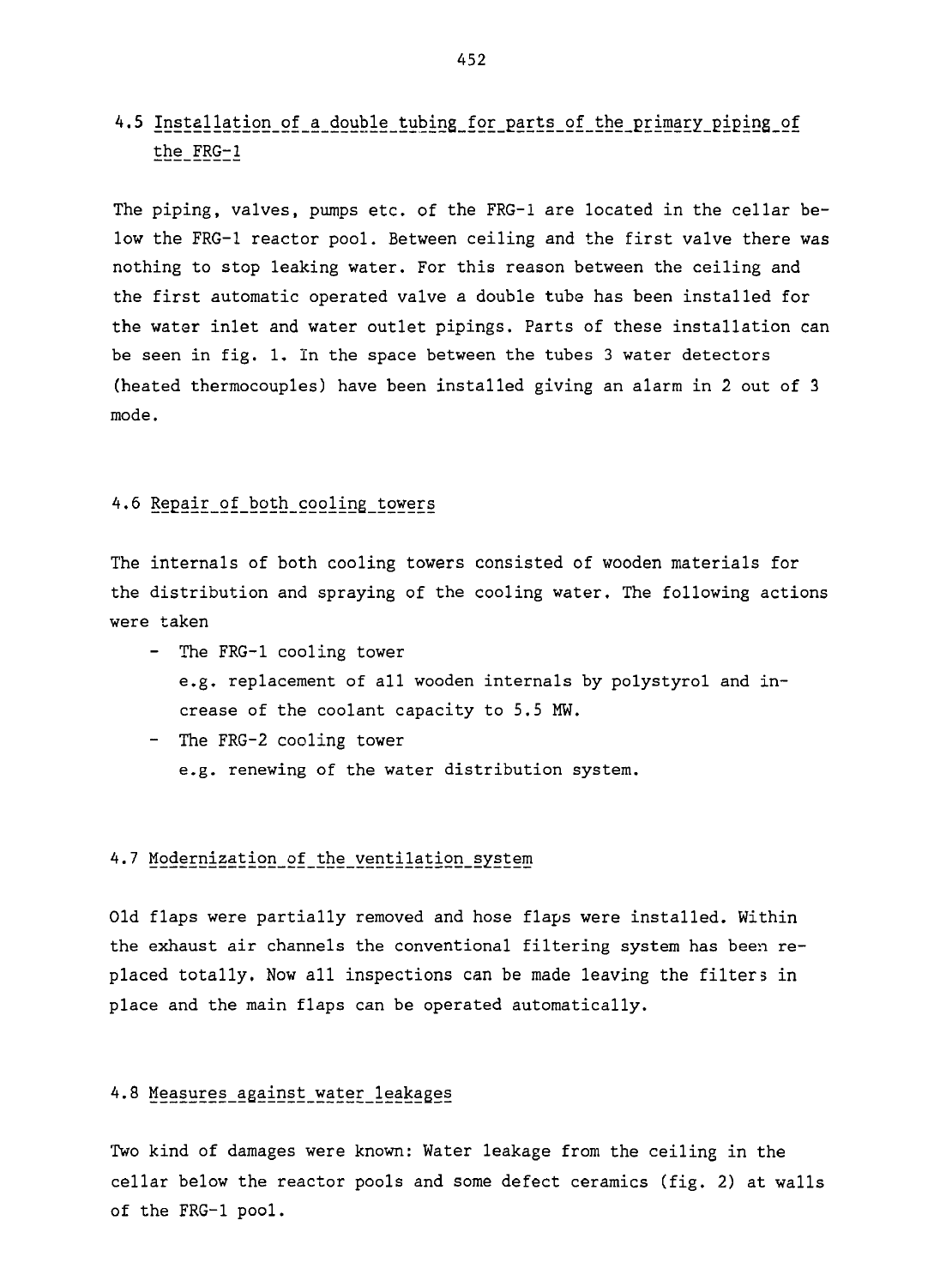A.8.1 In pile repairs

The licensing authorities demand to present a repair program for the pool and for avoiding water leakage into the cellar.

To understand the considerations and the proposed repair program a brief design description of the biological shield must be taken from fig. 3. It is clear that there were rised the following questions:

- quality of the internal part of the 60 cm concrete ( $p = 2.3$  g/cm<sup>3</sup>)
- quality and Y~resistance of the epoxy resin concrete layer
- status of the steel liner
- status of the thiokol waterproofing between steel liner and Al beam tubes.

Steps of the repair program were:

- the reactor bridge of FRG-1 including core and grid plate was moved to an other pool;
- radioactive components like the inpile parts of the beam tubes, etc, were removed by three divers. A maximum whole body dose of 0,9 mSv was achieved by the divers;
- removing parts of the ceramics, of the sealing epoxy resin and of the internal concrete (fig. A) ;
- inspection of the internal concrete by the consultants. This includes optical inspection, compression measurements on selected samples and hardness measurements. The results are found to be good;
- inspection of the steel liner at two different positions: In both cases the liner was found to be in an excellent condition (fig. 5);
- injection of polyurethan to tighten the thiokol seal between steel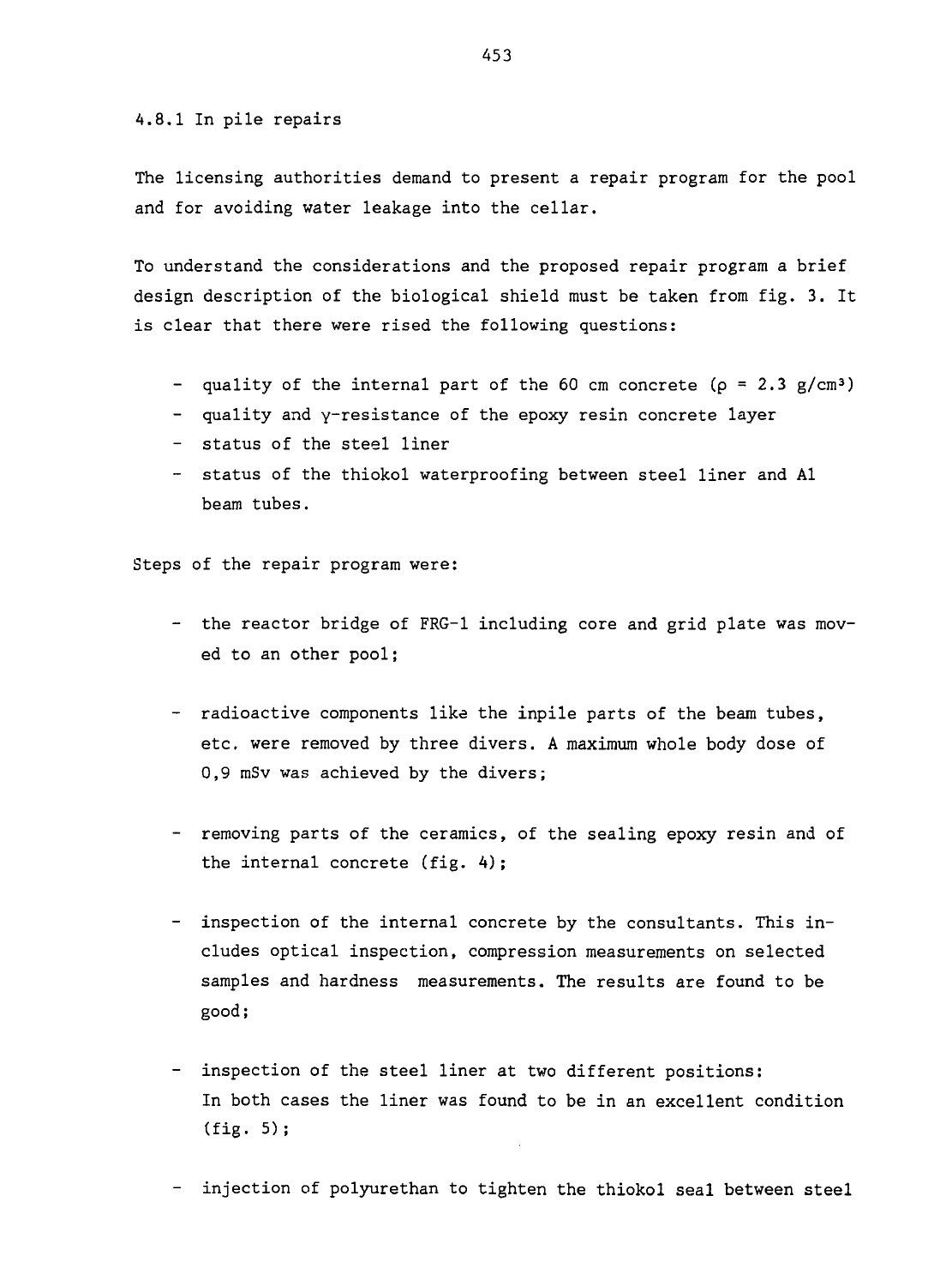liner and Al beam tubes. There are 20 of these penetrations of liner and concrete;

- repairing of the 50 cm concrete ( $p = 2.3$  g/cm<sup>3</sup>);
- sealing the concrete with unsaturated polyester;
- placing the ceramics;
- cleaning the pool. Fig. 6 is showing a section of the repaired pool I.

#### A.8.2 Carbonized concrete

In a separate part of the cellar  $(3 \times 12.5 \text{ m}^2)$  which is below pool 3 and 4 there were a few small cracks within the concrete of the ceiling (fig. 7). Removing these damaged parts in a small region and to a depth of ca. 2 cm we checked the pH of the concrete which gives good information about the quality of the concrete. With a great surprise to the involved parties a carbonization depth of ca. 12 cm was found (fig. 8). This carbonized conrete must be removed totally and new concrete has to be placed there as otherwise the whole structure may loose its stability.

Finally: All repair actions were fully accepted by the licensing authorities and their consultants and til today the status of the repaired parts is excellent.

4.9 A new lead cell in the reactor hall has been build for improving the handling of radioisotope samples.

#### 5. Ongoing and planned backfitting activities

At present there are some ongoing and planned backfitting activities e.g.

5.1 Replacement of instrumentation etc.

As it could be seen that there will be within the next future increasing

454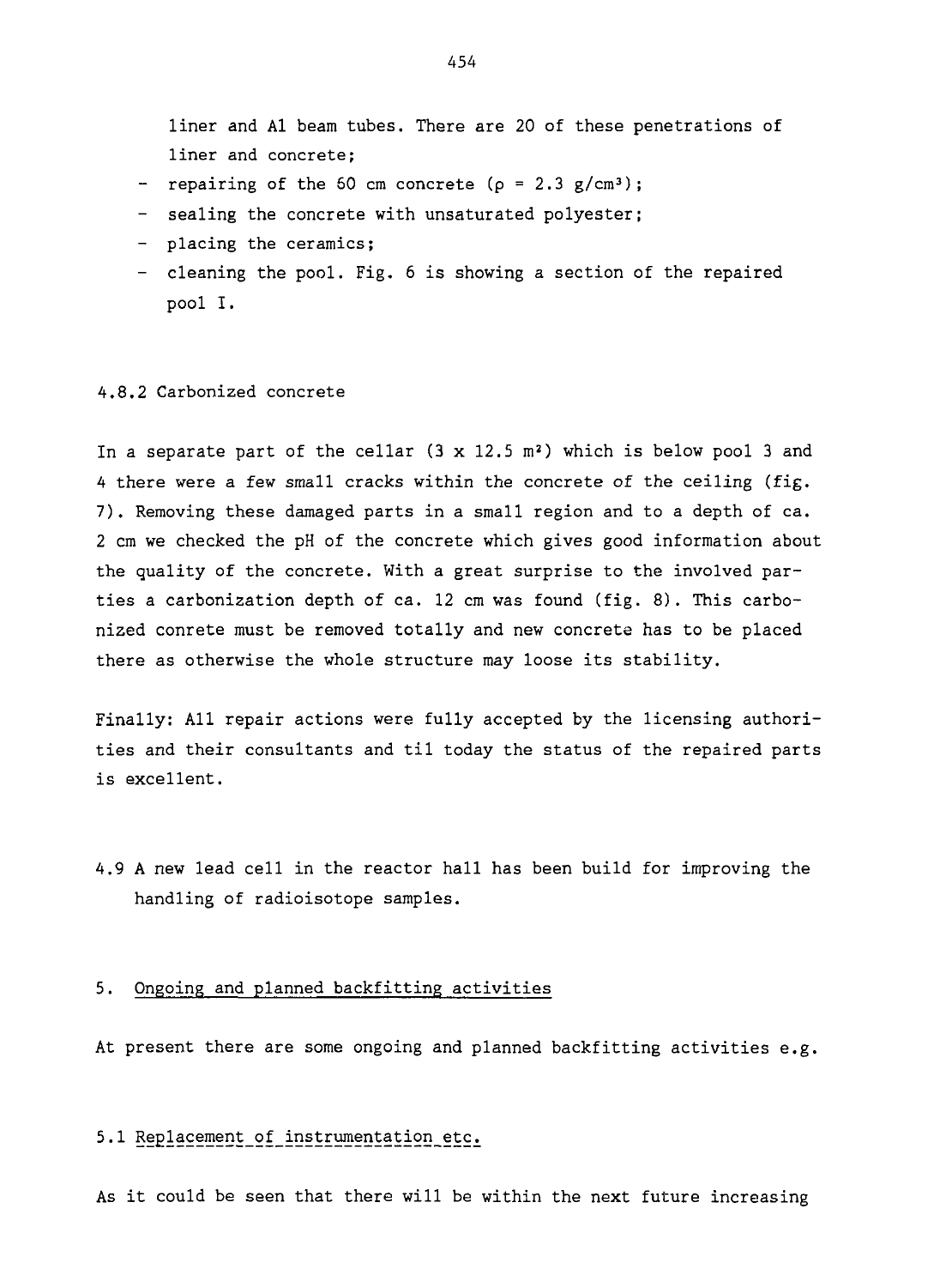difficulties for maintaining and repairing the process control system and for getting new spare parts it was decided to renew the instrumentation, the process control system and the alarm system. The order was placed end of 1988. The system is under construction and will be implemented beginning of 1990.

## 5.2 Renewal of the emergency power supply

At present we have since many years in operation a flying wheel diesel generator and a diesel generator for the emergency power supply (1 out of 2). The capacity of these generators is large so that they are not only used for the needs of an emergency power supply. Probable faults can be caused by other reasons.

Considering this situation the decision was made to build a new station for (2 out of 3) diesel generators to be used only for the emergency power supply for our two reactors. The principal design work is being finished and GKSS asked for inquiries from competent suppliers.

# 5.3 Lightning\_protection

The standard conventional lightning protection is present and inspected annually by consultants. Due to research results taking into account damages in modern electronics (IC) arising from induced voltages and currents a by far more increased lightning protection is necessary. A consultants report is being made.

5.4 Additional measures are undertaken for:

- pneumatic system
- water retention system
- training personnel
- chimney repair
- physical protection.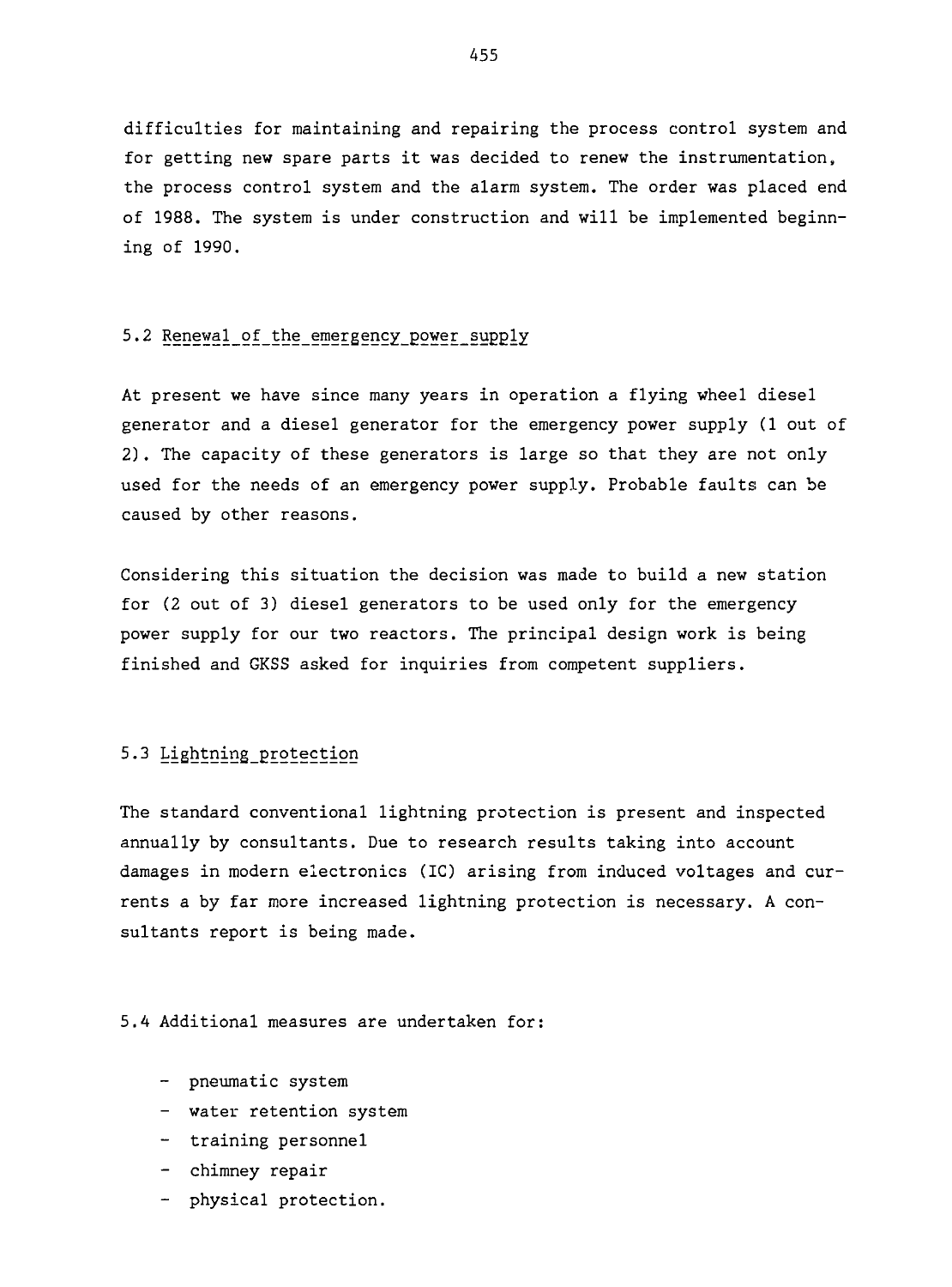## 6. Resumee

The GKSS research centre intends to operate their research reactors safe to prevent undue risks from the public and the operational staff. Therefore many actions have been made

- to follow present safety philosophies
- to replace old equipment to have an installation which is near the state of the art
- to learn from operation experience got in our and other facilities.

These efforts will continue to allow safe operation of our research reactors over their whole operational life.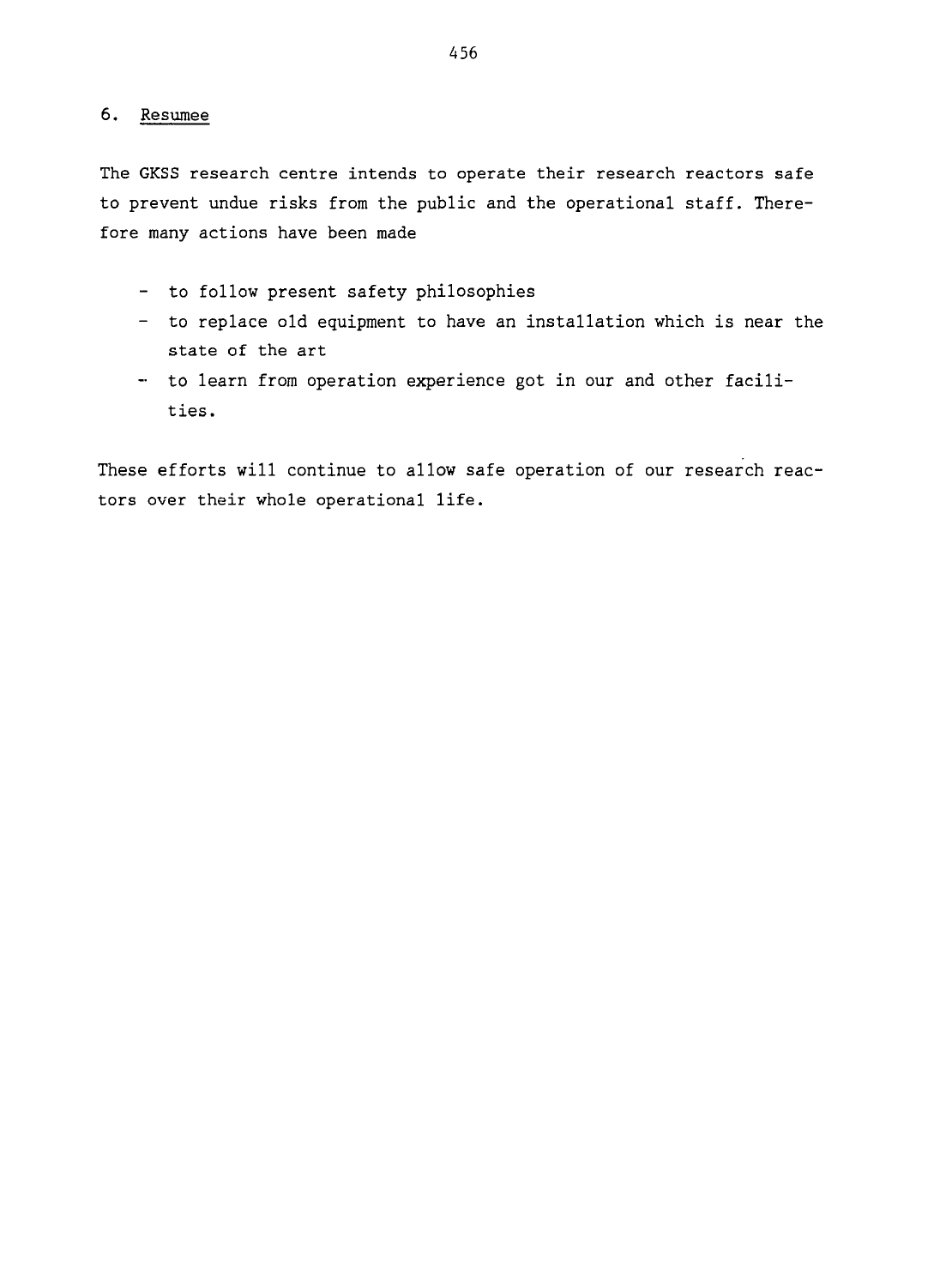- Table 1; List of most relevant criterias, guidelines, standards for the backfitting measures of the FRG-research reactors.
- 1. Safety criterias for power reactors, edited by the federal ministry of interior 06.25,74, revised 11.03,77.
- 2. Guidelines for pressurized power reactors, edited by the reactor safety commission 04.24,74 revised 10.14,81.
- 3. Nuclear standards

| KTA 1201   | Operation manual                               |
|------------|------------------------------------------------|
| KTA 1202   | Inspection manual                              |
| KTA 2101   | Fire protection                                |
| KTA 2206   | Lightning protection                           |
| KTA 3501   | Reactor protection system                      |
| KTA 3702.1 | Design of diesel emergency power supplies      |
| KTA 3702.2 | Inspection of diesel emergency power supplies  |
| KTA 3901   | Communication systems                          |
| KTA 3902   | Design of lifting equipments                   |
| KTA 3903   | Operation and inspection of lifting equipments |
| KTA 3904   | Control room                                   |

#### Figures:

- 1 Installation for the double tubing of the outlet piping of FRG-1 primary circuit
- 2 Defects in pool I
- 3 Cross section of the biological shield
- 4 Ceramics, epoxy resin removed in pool I
- 5 Drilling core showing excellent conditions of steel liner and concrete
- 6 Section of repaired pool I
- 7 Opened crack in the concrete ceiling in the cellar
- 8 View of the ceiling during the repair action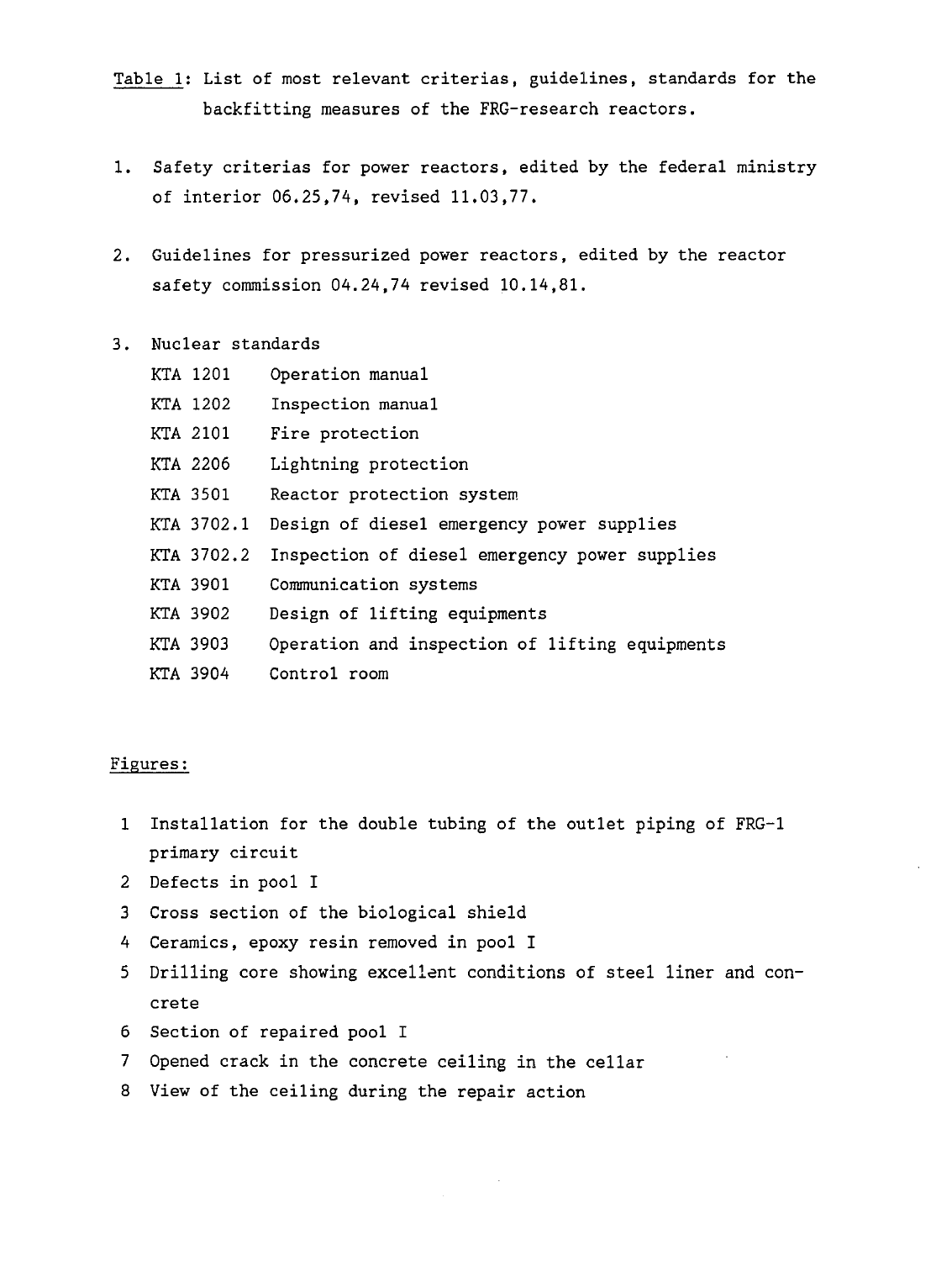#### Literature:

- [1] W. Krull: Die Kalte Neutronenquelle am Forschungsreaktor FRG-1, Atomwirtschaft 33 (1988) 43-47
- [2] E. Klar, W. Krull: Demands Made on Reactor Protection Systems and the Design of such Systems for Research Reactors, Siemens Power Engineering II (1980) no 4, 95-98
- [3] W. Krull: Upgrading of the Research Reactors FRG-1 and FRG-2, IAEA-SR-77/27, Seminar on Research Reactor Operation and Use, Jülich 14.-18. September 1981
- [4] W. Krull: Backfitting and Upgrading Measures for Research Reactors, Reactor meeting, Aachen, 9.-11. April 1986
- [5] W. Krull: Experiences with Interpretation and Application of the German Atomic Energy Act for the German Research Reactors in Geesthacht, FRG-1 and FRG-2, GKSS 80/E/16 (1980)
- [6] W. Hajek, H.-J. Kriks, W. Krull: Backfitting Safety Measures in FR Germany, Nuclear Engineering International, December 1988, 58-59, Atomwirtschaft 13 (1988) 454-457
- [7] W. Krull: Störfallüberlegungen für einen 15 t Kran in der Reaktorhalle, GKSS 81/1/2, GKSS 83/1/15
- [8] W. Krull: Enrichment Reduction Activities for the FRG-1 and FRG-2 Research Reactors, RERTR meeting, San Diego, 19.-22. September 1988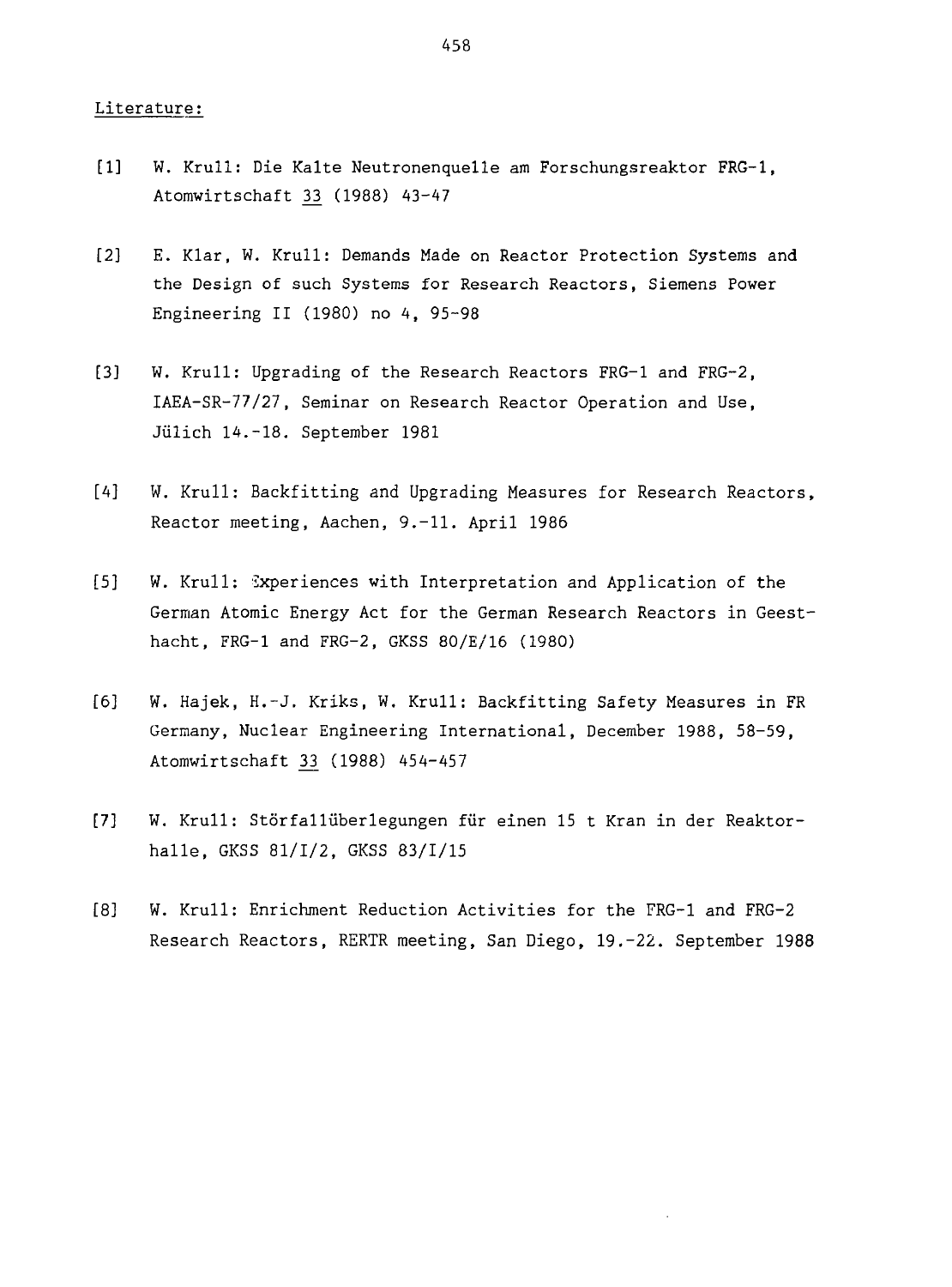

Fig.: 1



Fig.: 2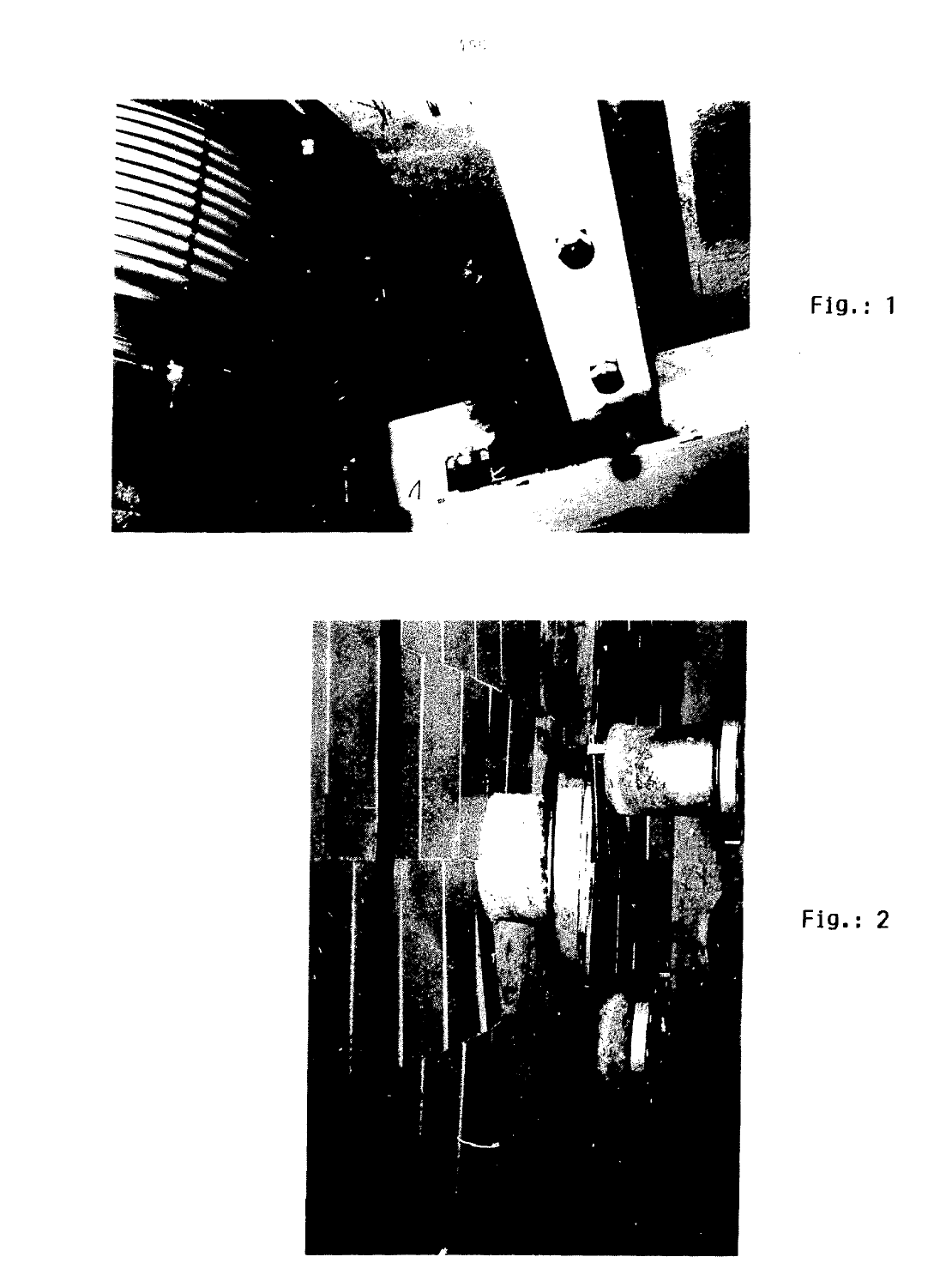

Fig. 3: Cross section of the biological shield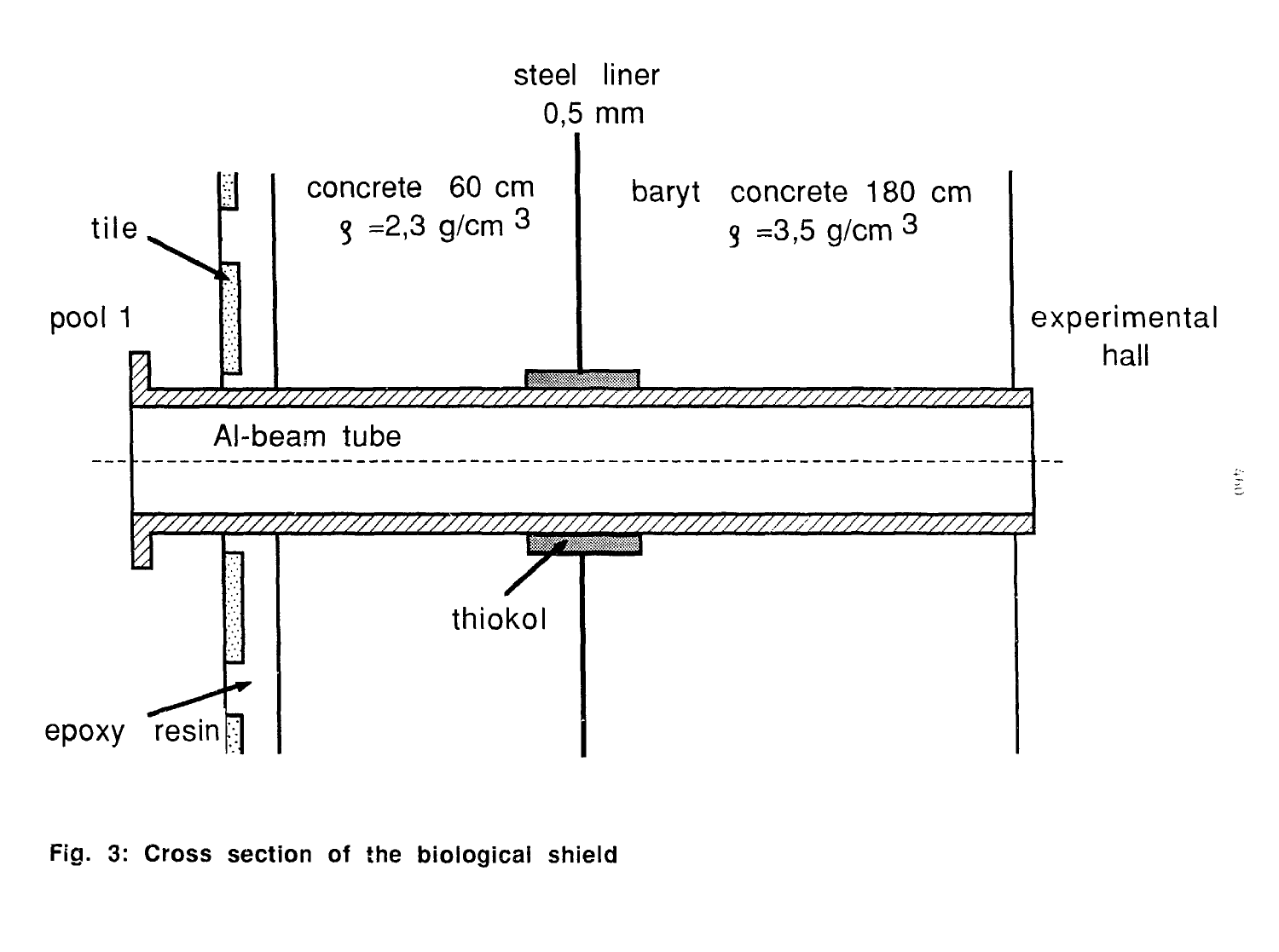

Fig.: H

Fig.: 5

 $Fig.: 6$